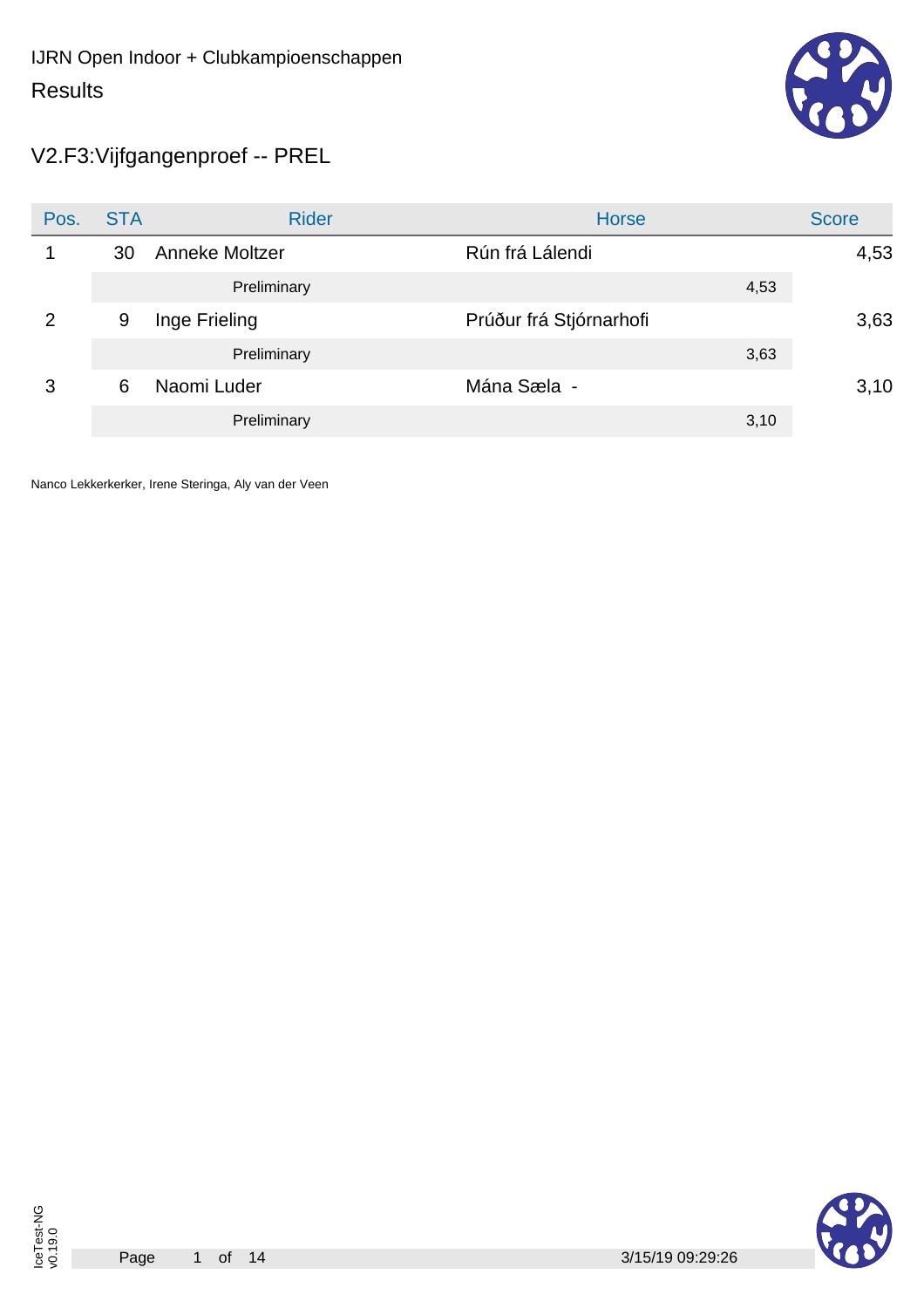# V2.V5:Viergangenproef -- PREL

| Pos.           | <b>STA</b> | <b>Rider</b>                   | <b>Horse</b>                 |      | <b>Score</b> |
|----------------|------------|--------------------------------|------------------------------|------|--------------|
| 1              | 3          | <b>Hendrik Wichert</b>         | Jólnir vom Heidehof          |      | 5,67         |
|                |            | Preliminary                    |                              | 5,67 |              |
| $\overline{2}$ | 11         | Inge Swanenburg                | Gauti vom Lótushof           |      | 5,37         |
|                |            | Preliminary                    |                              | 5,37 |              |
| 3              | 5          | <b>Brigitte Stoker Huitema</b> | Samúð frá Oddhóli            |      | 5,00         |
|                |            | Preliminary                    |                              | 5,00 |              |
| $\overline{4}$ | 31         | Eva-Maria Milbrandt            | Ísa frá Blík                 |      | 4,53         |
|                |            | Preliminary                    |                              | 4,53 |              |
| 4              | 32         | Hanny van Geleuken             | Drottning van de Blekenbrink |      | 4,53         |
|                |            | Preliminary                    |                              | 4,53 |              |
| 6              | 23         | Melissa Hoogendoorn            | Máni frá Skóti               |      | 4,47         |
|                |            | Preliminary                    |                              | 4,47 |              |
| $\overline{7}$ | 12         | Anne Brackman                  | Hogwart's Gári -             |      | 4,30         |
|                |            | Preliminary                    |                              | 4,30 |              |
| 8              | 33         | <b>Floris Verbon</b>           | Hind frá Grótti              |      | 4,23         |
|                |            | Preliminary                    |                              | 4,23 |              |
| 9              | 22         | Silvia Korn                    | Ýringur frá Friðarstöðum     |      | 3,87         |
|                |            | Preliminary                    |                              | 3,87 |              |

Nanco Lekkerkerker, Irene Steringa, Aly van der Veen

IceTest-NG v0.19.0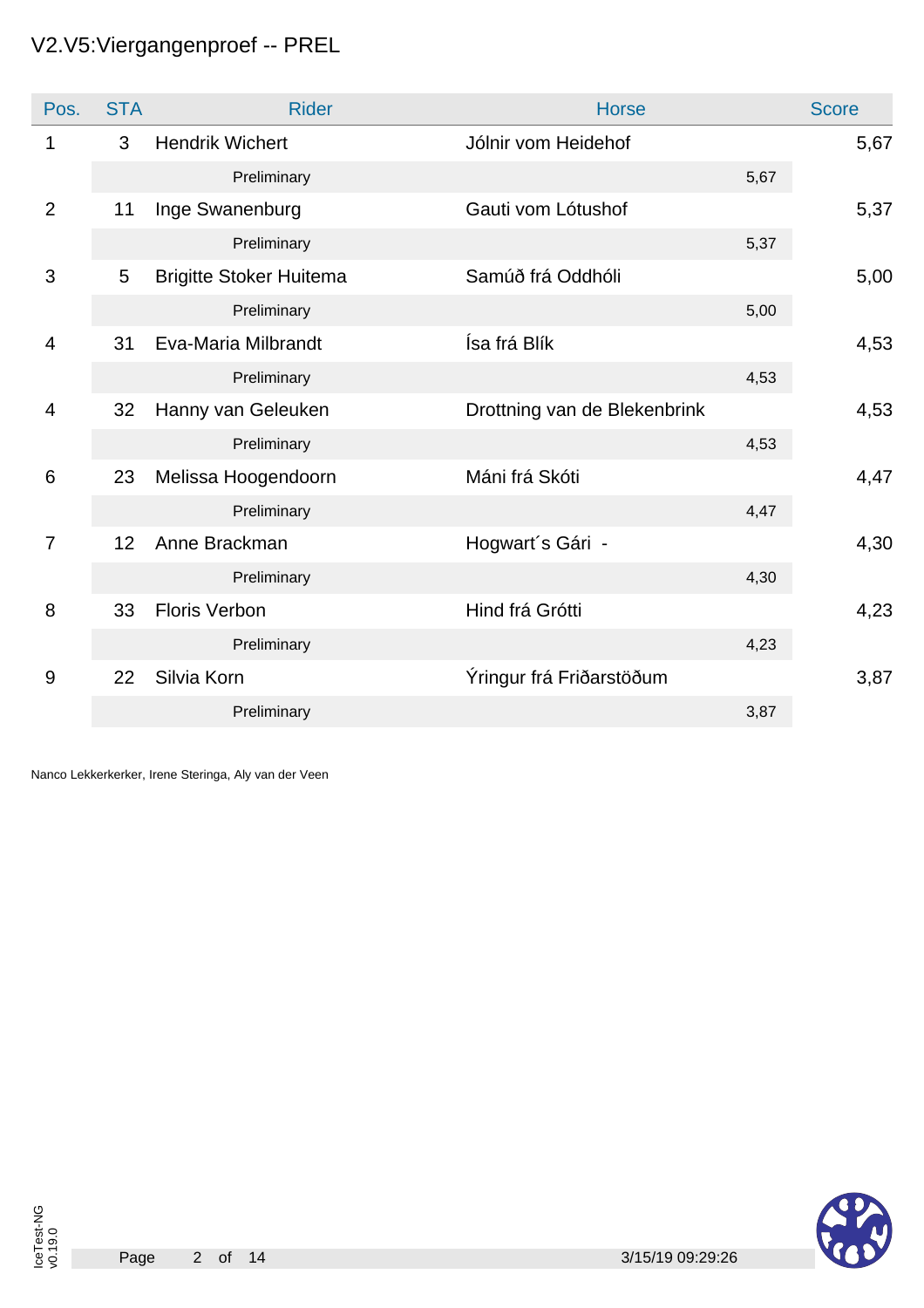# Y2.V5:Viergangenproef -- PREL

| Pos. | <b>STA</b> | <b>Rider</b>     | <b>Horse</b>               | <b>Score</b> |
|------|------------|------------------|----------------------------|--------------|
|      | 20         | Sarah Guerra     | <b>Smellur vom Murrtal</b> | 5,70         |
|      |            | Preliminary      | 5,70                       |              |
| 2    | 4          | Liv Wichert      | Ylur vom Heidehof          | 5,40         |
|      |            | Preliminary      | 5,40                       |              |
| 3    | 15         | Dorothea Margraf | Kjarval vom Eylershof      | 4,67         |
|      |            | Preliminary      | 4,67                       |              |
| 4    | 10         | ziva oostveen    | Darri frá Kolhar           | 4,03         |
|      |            | Preliminary      | 4,03                       |              |

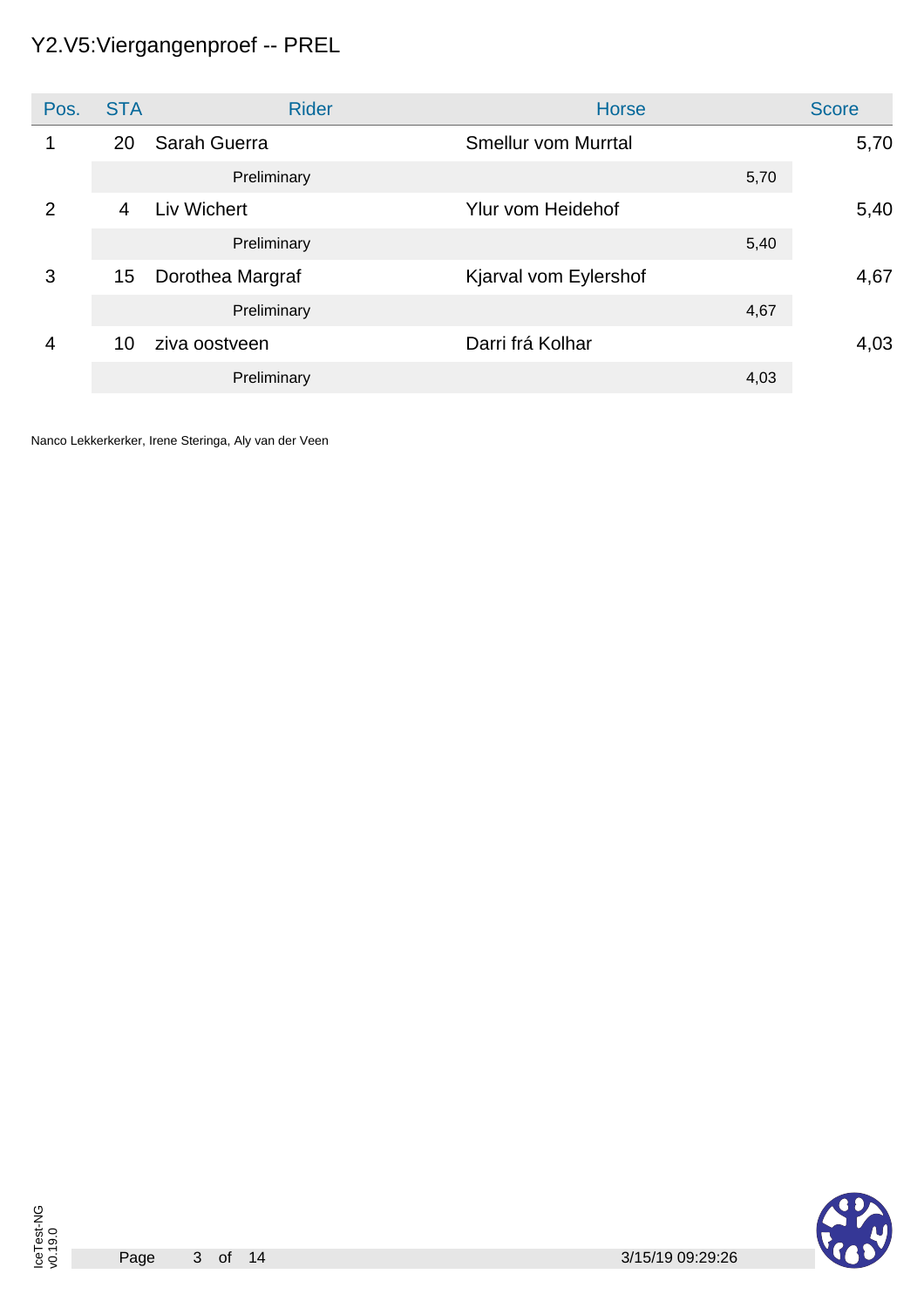# V2.V3:Viergangenproef -- PREL

| Pos. | <b>STA</b> | <b>Rider</b>     | <b>Horse</b>                   | <b>Score</b> |
|------|------------|------------------|--------------------------------|--------------|
|      | 18         | Lysanne Jansma   | Hásteinn frá Holti             | 5,20         |
|      |            | Preliminary      |                                | 5,20         |
| 2    | 16         | Regina Plate     | Baldinn frá Sólssandaldastaðir | 5,10         |
|      |            | Preliminary      |                                | 5,10         |
| 3    | 29         | Marjolein Eekhof | Eldur fan 't Westein           | 4,07         |
|      |            | Preliminary      |                                | 4,07         |

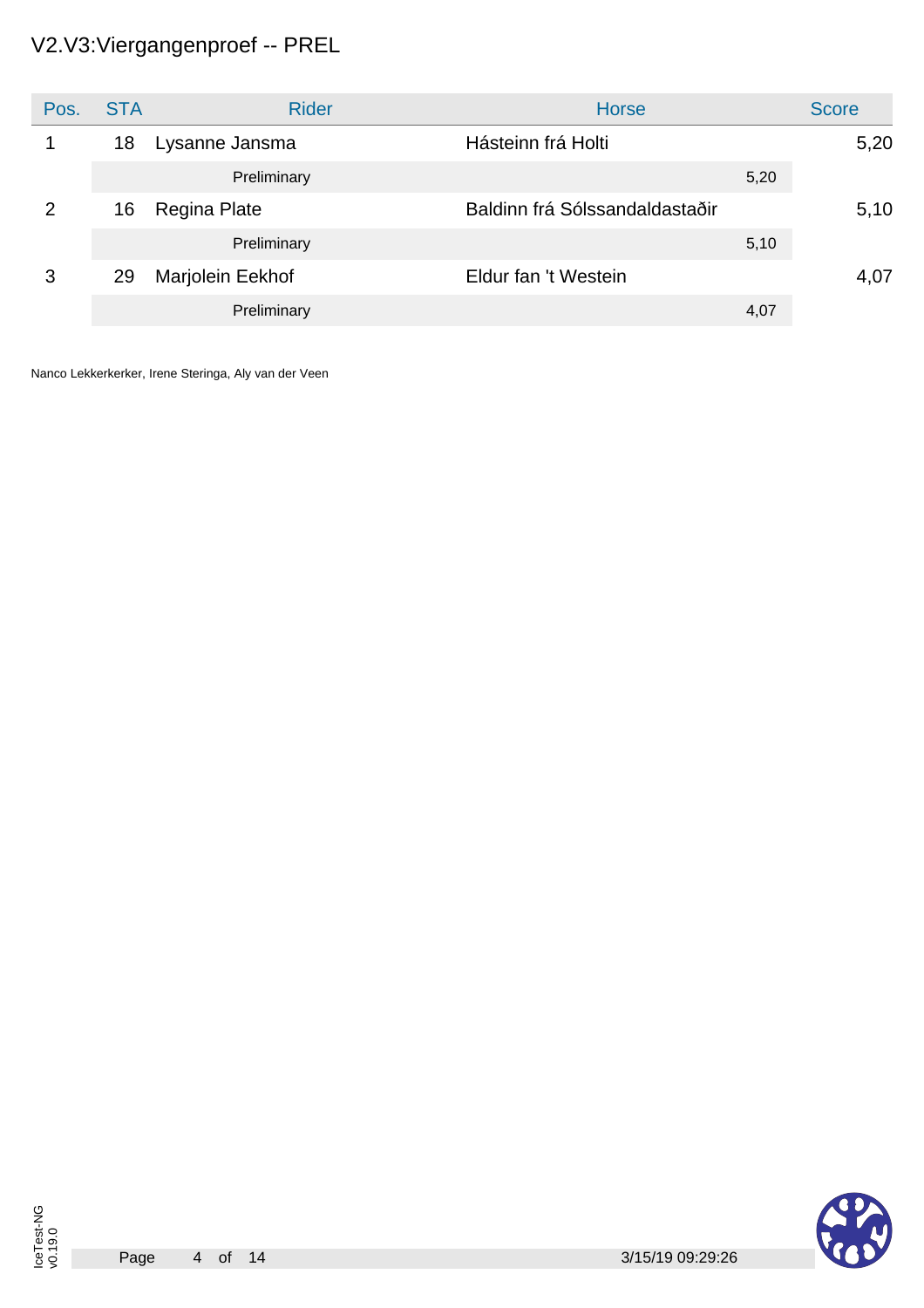# V2.V2:Viergangenproef -- PREL

| Pos. | <b>STA</b> | <b>Rider</b>          | <b>Horse</b>              | <b>Score</b> |
|------|------------|-----------------------|---------------------------|--------------|
|      | 26         | Vera van Praag Sigaar | Fitja-Hljómur frá Oddhóli | 6,17         |
|      |            | Preliminary           | 6,17                      |              |
|      | 25         | Anne-Jet White        | Punktur frá Vogum         | 5,87         |
|      |            | Preliminary           | 5,87                      |              |

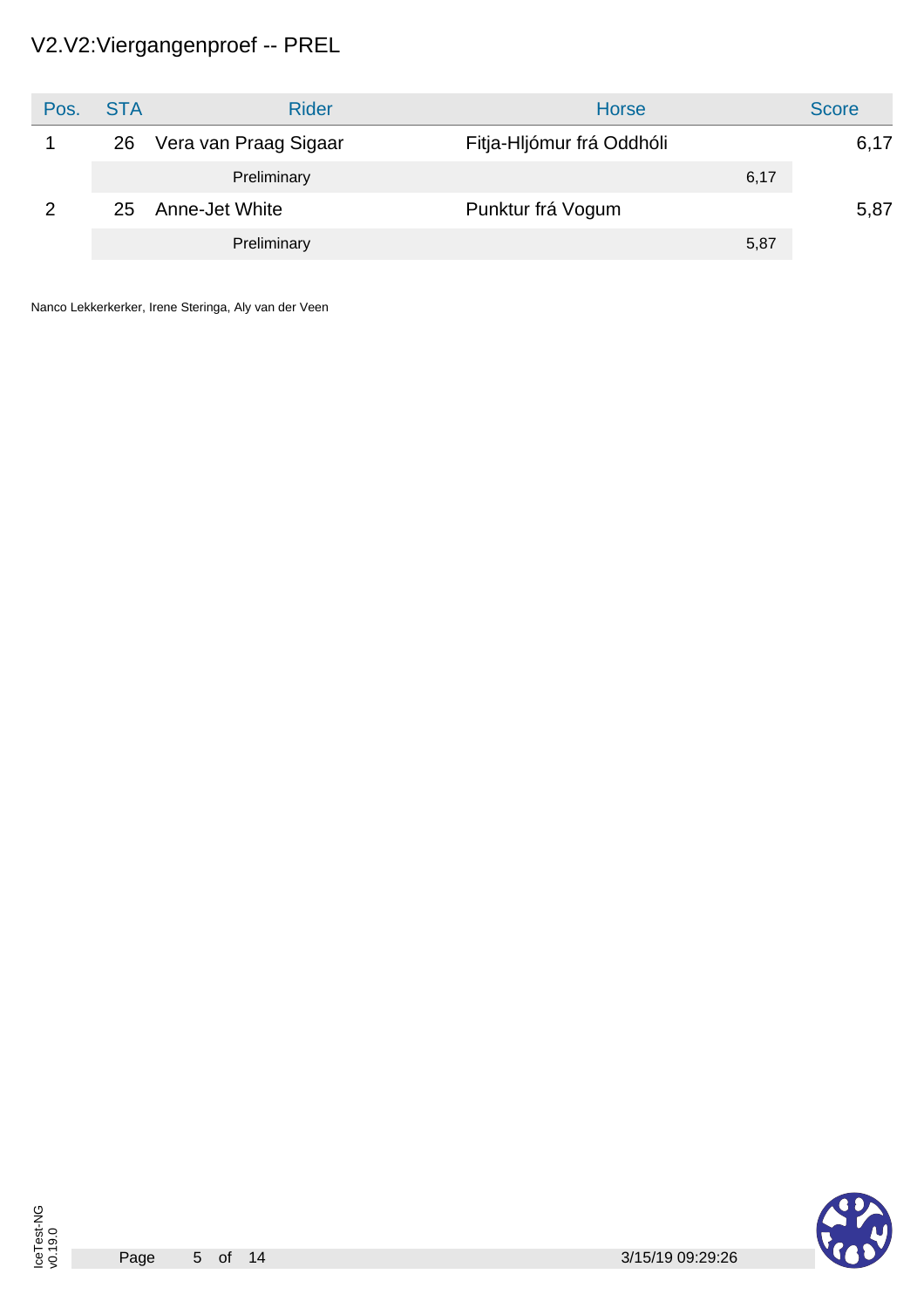# Y2.V2:Viergangenproef -- PREL

| Pos. | - STA | Rider          | <b>Horse</b>               | <b>Score</b> |
|------|-------|----------------|----------------------------|--------------|
|      | 19    | Aileen Mentink | Orðheldni frá Norðurslóðum | 5,37         |
|      |       | Preliminary    | 5,37                       |              |

Nanco Lekkerkerker, Irene Steringa, Aly van der Veen

IceTest-NG v0.19.0

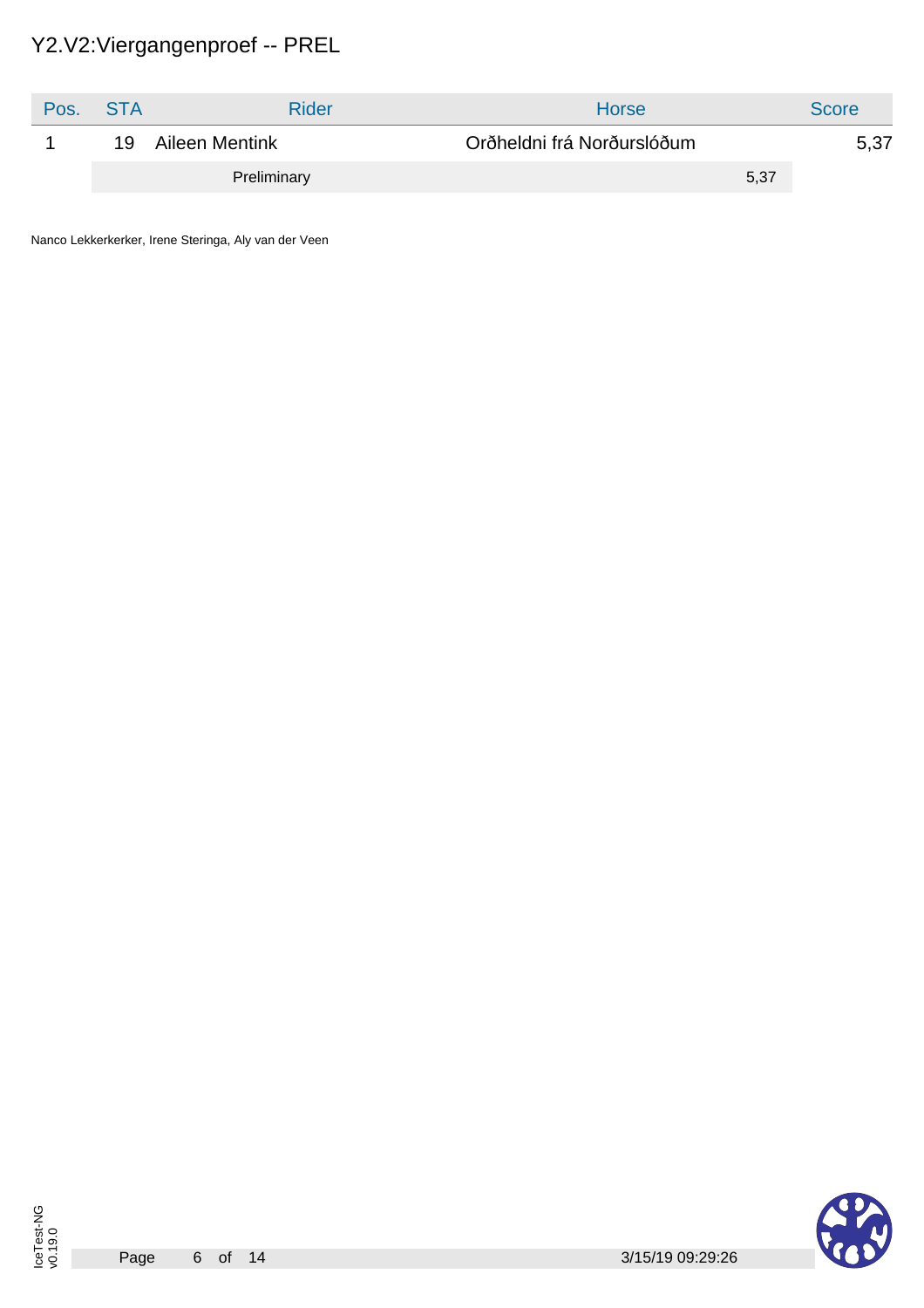# V2.T8:Töltproef -- PREL

| Pos.           | <b>STA</b>     | <b>Rider</b>           | <b>Horse</b>             | <b>Score</b> |
|----------------|----------------|------------------------|--------------------------|--------------|
| $\mathbf{1}$   | 14             | Marieke Dijkstra       | Eva frá Dalvík           | 5,83         |
|                |                | Preliminary            | 5,83                     |              |
| $\overline{2}$ | $\overline{7}$ | <b>Ingrid Weijers</b>  | Lárus frá Selfossi       | 5,50         |
|                |                | Preliminary            | 5,50                     |              |
| 3              | 8              | <b>Ingrid Weijers</b>  | Sólkatla frá Hamarsey    | 5,27         |
|                |                | Preliminary            | 5,27                     |              |
| $\overline{4}$ | 3              | <b>Hendrik Wichert</b> | Jólnir vom Heidehof      | 5,03         |
|                |                | Preliminary            | 5,03                     |              |
| 5              | 11             | Inge Swanenburg        | Gauti vom Lótushof       | 4,97         |
|                |                | Preliminary            | 4,97                     |              |
| 6              | 23             | Melissa Hoogendoorn    | Máni frá Skóti           | 4,77         |
|                |                | Preliminary            | 4,77                     |              |
| $\overline{7}$ | 28             | Mieke Overvliet        | Hogwart's Brandari -     | 4,67         |
|                |                | Preliminary            | 4,67                     |              |
| 7              | 33             | <b>Floris Verbon</b>   | Hind frá Grótti          | 4,67         |
|                |                | Preliminary            | 4,67                     |              |
| 9              | 6              | Naomi Luder            | Mána Sæla -              | 4,60         |
|                |                | Preliminary            | 4,60                     |              |
| 10             | 22             | Silvia Korn            | Ýringur frá Friðarstöðum | 3,57         |
|                |                | Preliminary            | 3,57                     |              |

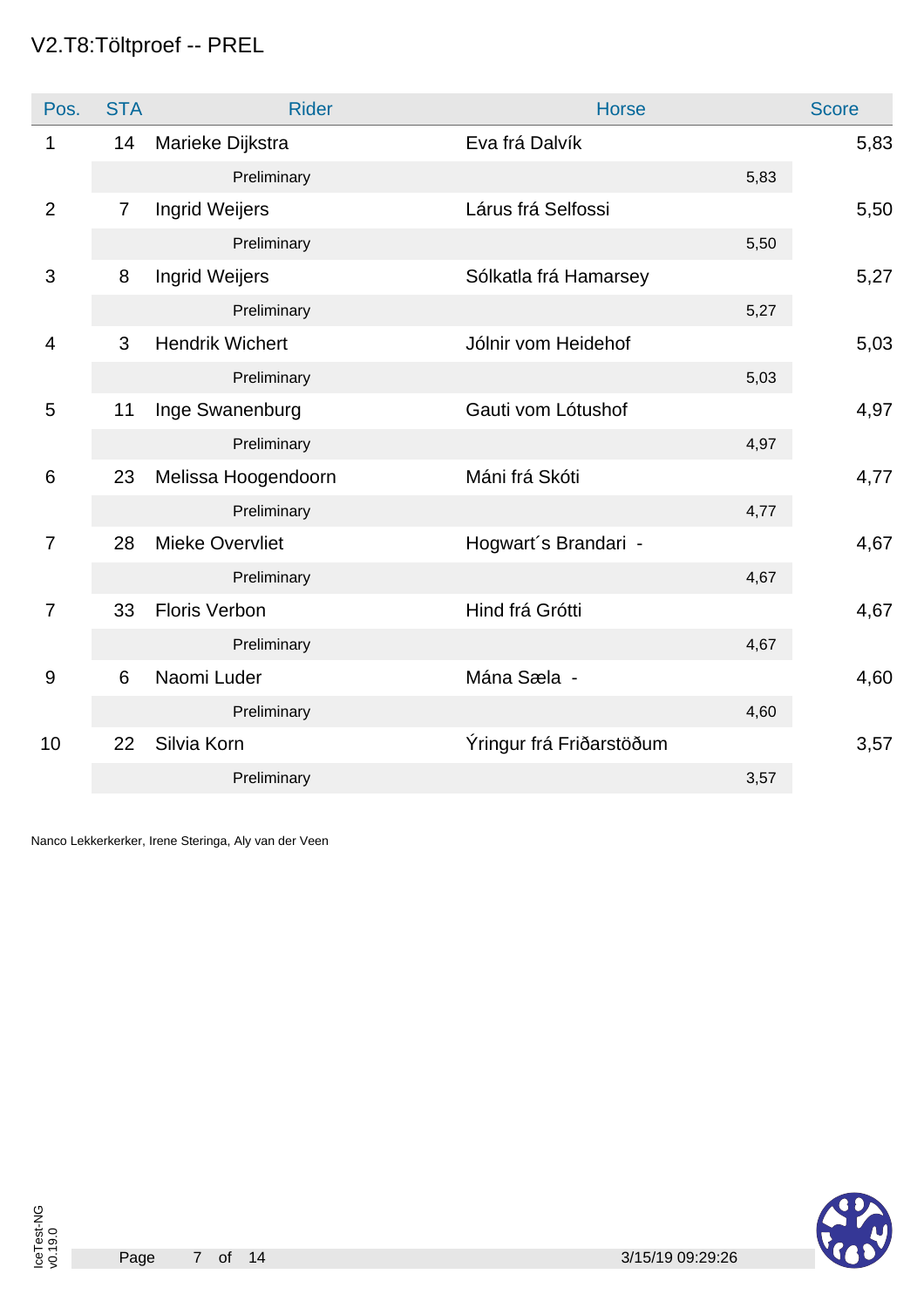# Y2.T8:Töltproef -- PREL

| Pos. | <b>STA</b> | <b>Rider</b>     | Horse                 | <b>Score</b> |
|------|------------|------------------|-----------------------|--------------|
|      | 15         | Dorothea Margraf | Kjarval vom Eylershof | 4,70         |
|      |            | Preliminary      | 4,70                  |              |
| 2    | 10         | ziva oostveen    | Darri frá Kolhar      | 3,87         |
|      |            | Preliminary      | 3,87                  |              |

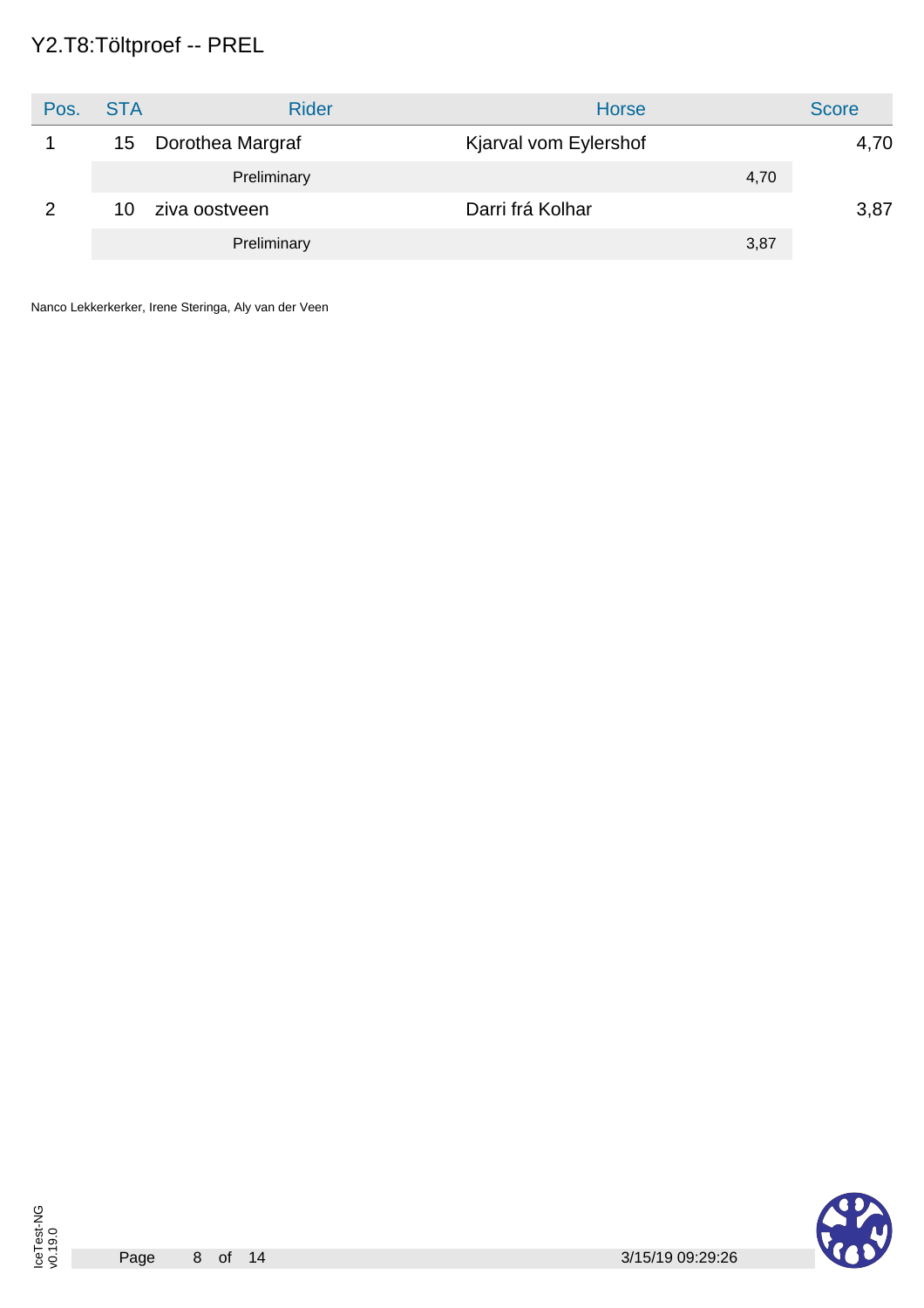# V2.T7:Töltproef -- PREL

| Pos.           | <b>STA</b>      | <b>Rider</b>                   | <b>Horse</b>                    | <b>Score</b> |
|----------------|-----------------|--------------------------------|---------------------------------|--------------|
|                | 30              | Anneke Moltzer                 | Rún frá Lálendi                 | 5,43         |
|                |                 | Preliminary                    |                                 | 5,43         |
| $\overline{2}$ | 13              | Marieke Dijkstra               | Hýr frá Dívu                    | 5,17         |
|                |                 | Preliminary                    |                                 | 5,17         |
| 3              | 5               | <b>Brigitte Stoker Huitema</b> | Samúð frá Oddhóli               | 4,70         |
|                |                 | Preliminary                    |                                 | 4,70         |
| $\overline{4}$ | 32              | Hanny van Geleuken             | Drottning van de Blekenbrink    | 4,43         |
|                |                 | Preliminary                    |                                 | 4,43         |
| 5              | 12 <sup>2</sup> | Anne Brackman                  | Hogwart's Gári -                | 3,93         |
|                |                 | Preliminary                    |                                 | 3,93         |
|                | 29              | <del>Marjolein Eekhof</del>    | <del>Eldur fan 't Westein</del> |              |

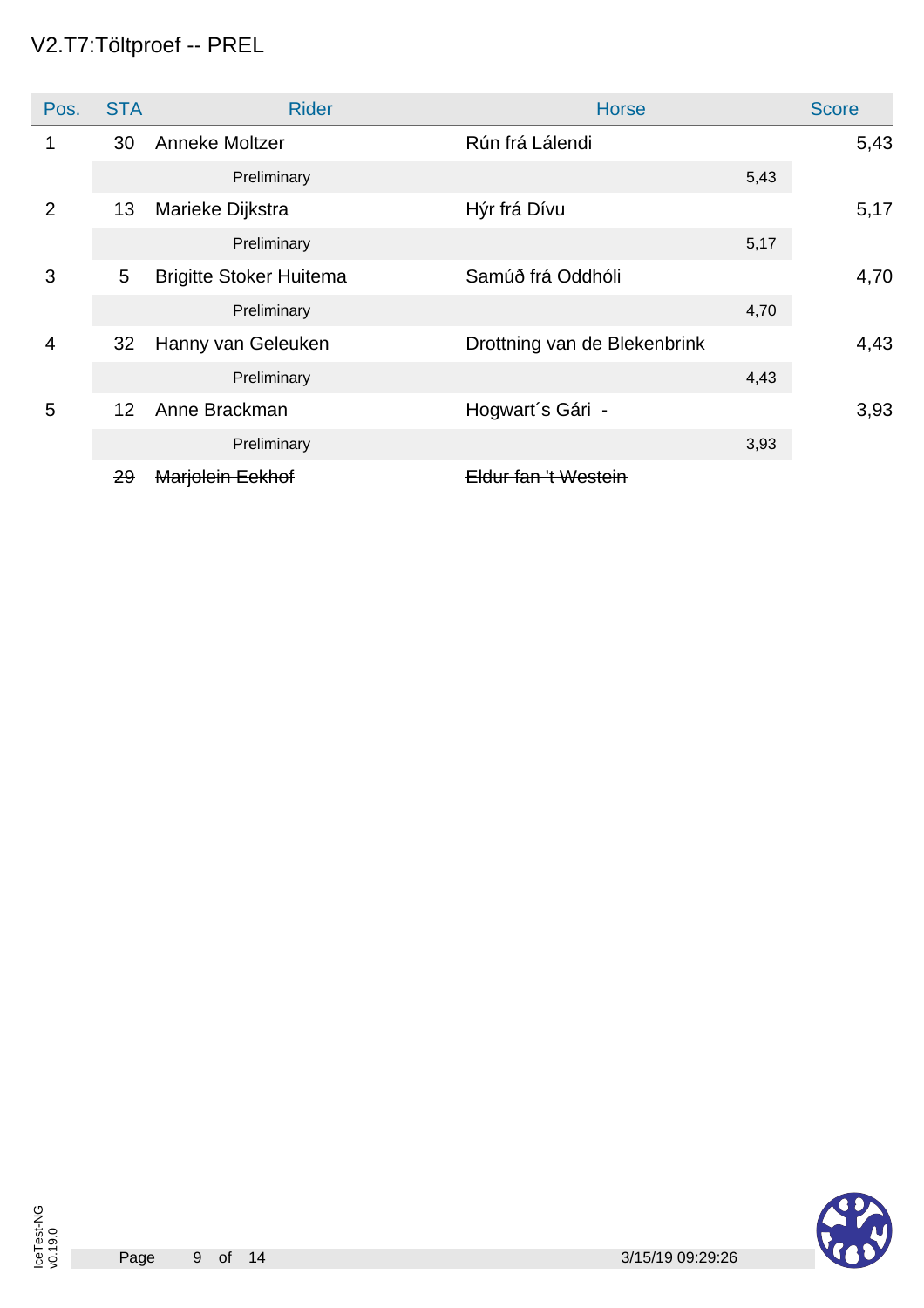# Y2.T7:Töltproef -- PREL

| Pos. | <b>STA</b> | <b>Rider</b>    | <b>Horse</b>             | <b>Score</b> |
|------|------------|-----------------|--------------------------|--------------|
|      | 20         | Sarah Guerra    | Smellur vom Murrtal      | 5,53         |
|      |            | Preliminary     | 5,53                     |              |
| 2    | 24         | Jilles de Vries | Syrpa frá Wyler          | 5,20         |
|      |            | Preliminary     | 5,20                     |              |
| 3    | 4          | Liv Wichert     | <b>Ylur vom Heidehof</b> | 5,13         |
|      |            | Preliminary     | 5,13                     |              |

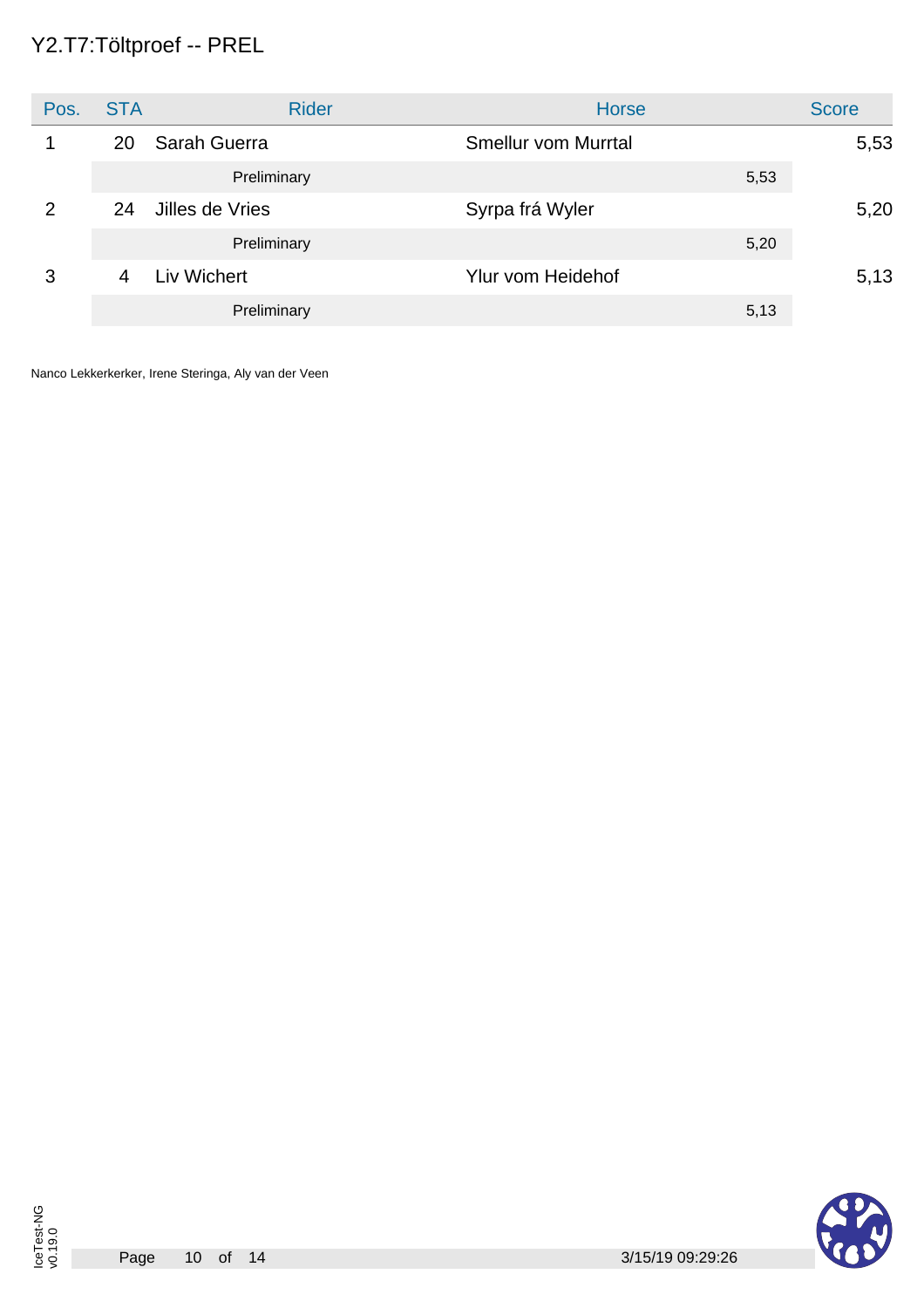# V2.T6:Töltproef -- PREL

| Pos. | <b>STA</b> | <b>Rider</b>  | <b>Horse</b>                   |      | <b>Score</b> |
|------|------------|---------------|--------------------------------|------|--------------|
|      | 16         | Regina Plate  | Baldinn frá Sólssandaldastaðir |      | 5,27         |
|      |            | Preliminary   |                                | 5,27 |              |
|      | 27         | Henk Nijzingh | Sokki frá Gamla Garð           |      | 5,20         |
|      |            | Preliminary   |                                | 5,20 |              |

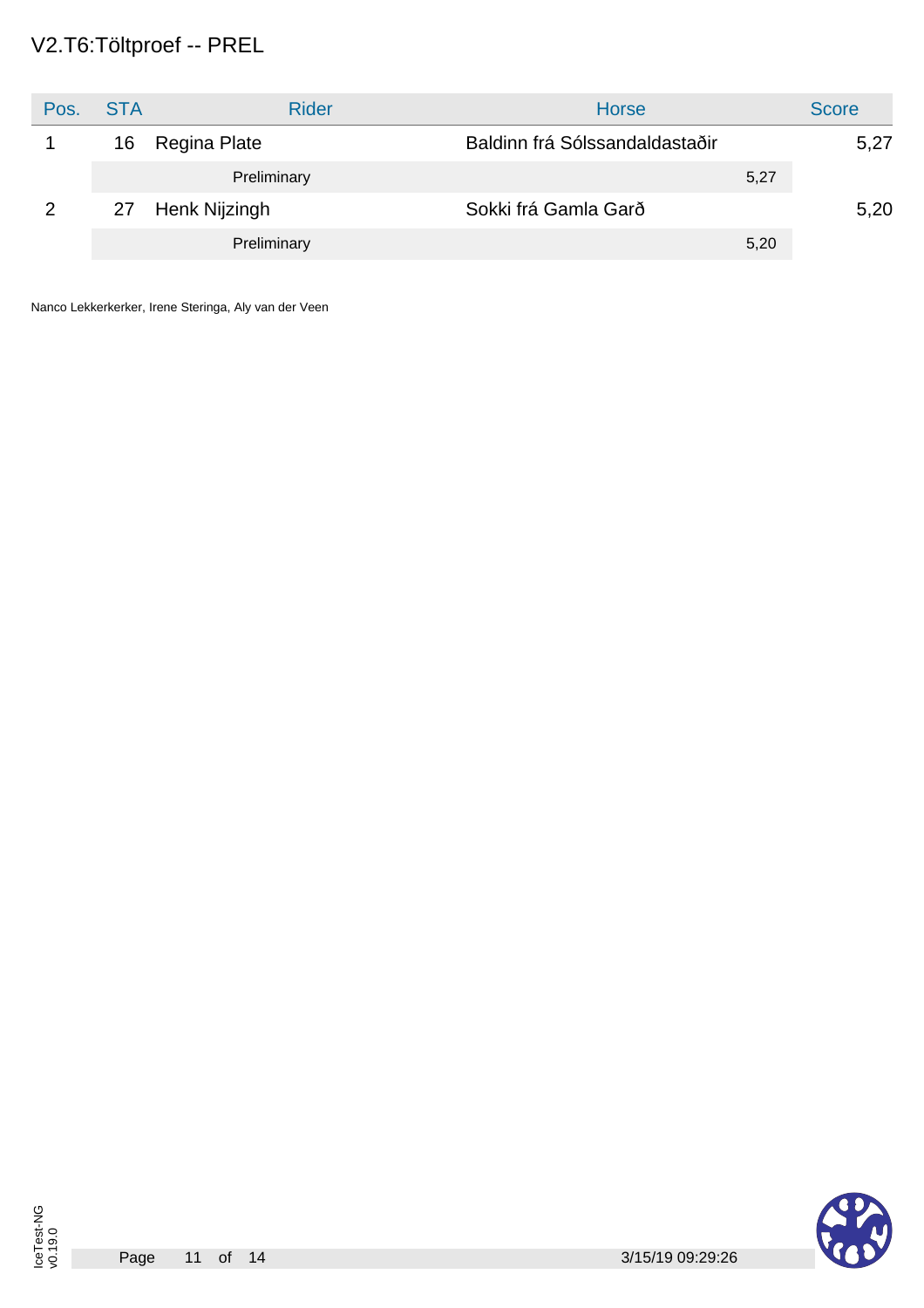# V2.T5:Töltproef -- PREL

| Pos. | <b>STA</b> | <b>Rider</b>         | <b>Horse</b>         | <b>Score</b> |
|------|------------|----------------------|----------------------|--------------|
|      | 17         | <b>Willem Olthof</b> | Vignir frá Fitjum    | 4,77         |
|      |            | Preliminary          | 4,77                 |              |
| 2    | 18         | Lysanne Jansma       | Hásteinn frá Holti   | 4,50         |
|      |            | Preliminary          | 4,50                 |              |
| 3    | 29         | Marjolein Eekhof     | Eldur fan 't Westein | 4,33         |
|      |            | Preliminary          | 4,33                 |              |

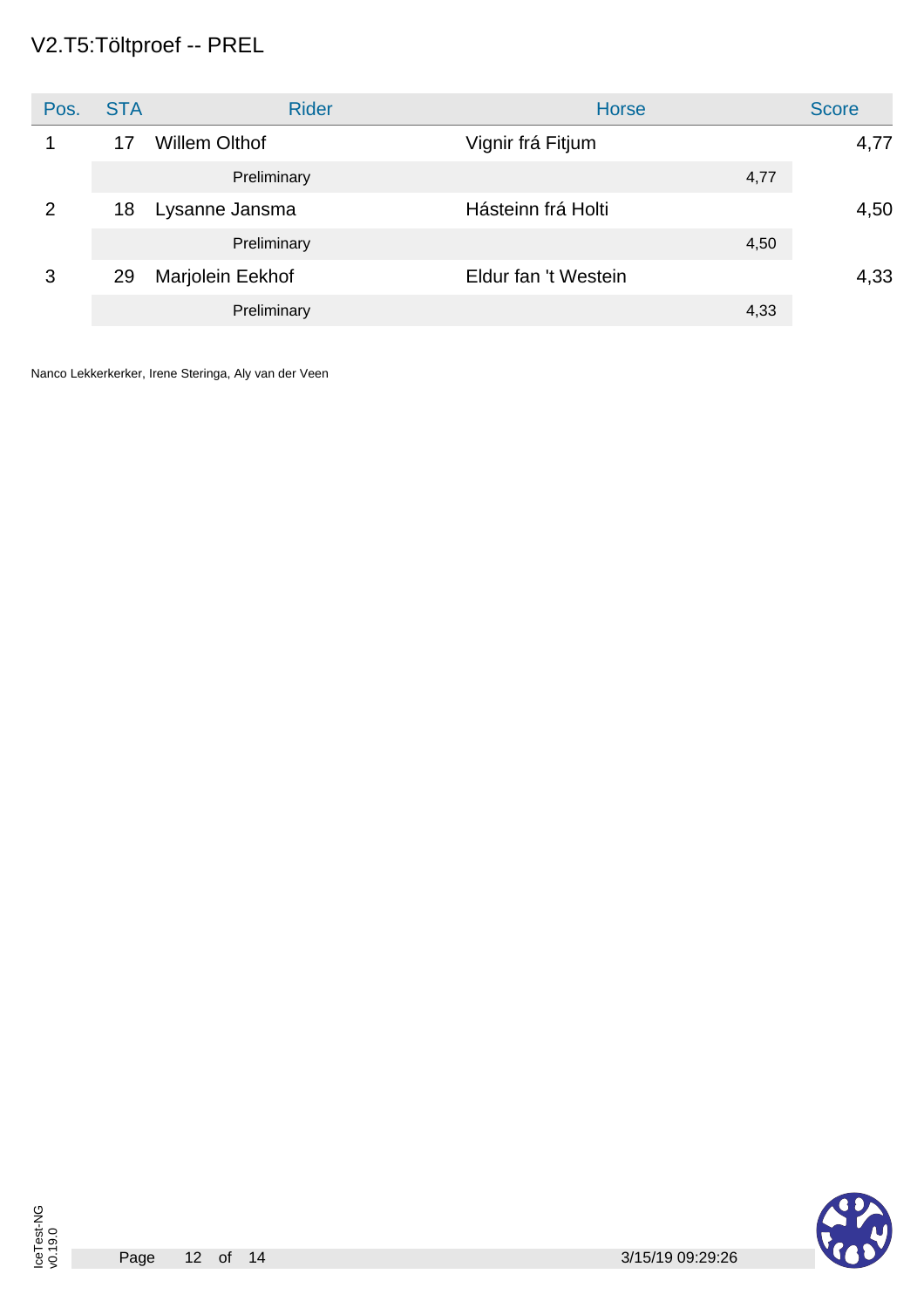# Y2.T4:Töltproef -- PREL

| Pos. | <b>STA</b> | Rider          | <b>Horse</b>               | <b>Score</b> |
|------|------------|----------------|----------------------------|--------------|
|      | 19         | Aileen Mentink | Orðheldni frá Norðurslóðum | 5,20         |
|      |            | Preliminary    | 5,20                       |              |

Nanco Lekkerkerker, Irene Steringa, Aly van der Veen

Page

IceTest-NG v0.19.0